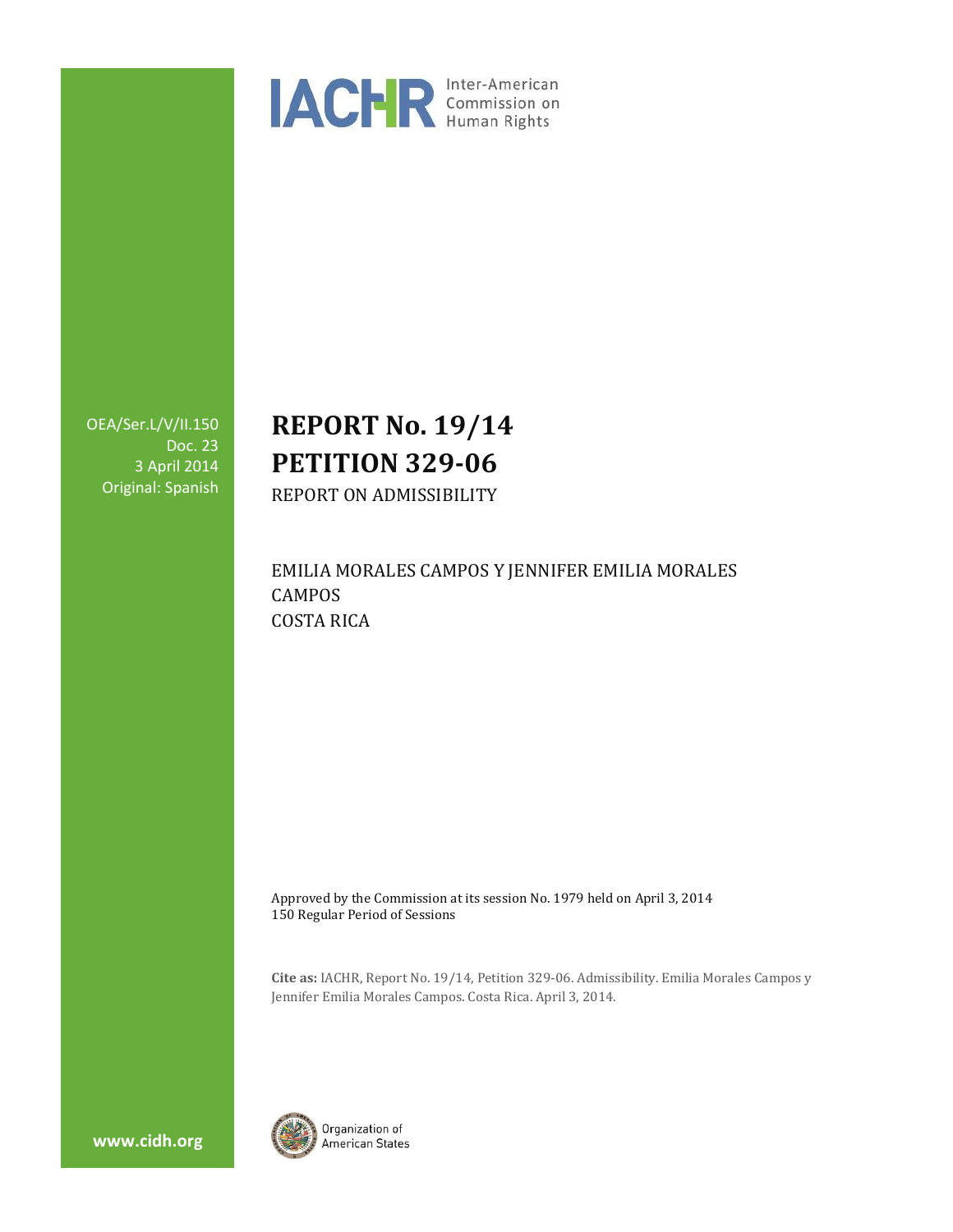#### **REPORT No. 19/14 PETITION 329-06** ADMISSIBILITY EMILIA MORALES CAMPOS Y JENNIFER EMILIA MORALES CAMPOS COSTA RICA April 3, 2014

#### **I. SUMMARY**

1. On April 7, 2006, the Inter-American Commission on Human Rights (hereinafter "the Commission", "Inter-American Commission" or "IACHR") received a petition filed by Mrs. Emilia Morales Campos ("the petitioner"), in which she alleges the responsibility of the Republic of Costa Rica ("the State", "the State of Costa Rica" or "Costa Rica") for alleged violation of guarantees upheld in the American Declaration of the Rights and Duties of Man ("the Declaration" or the "American Declaration"), in the processing of an application for a family housing voucher (a "BFV")<sup>1</sup>, which was submitted in 1991 and which is not resolved as of the date of writing of this report. The petitioner alleged that the outcome of the above was that she and her daughter have been living in precarious conditions for many years, which has been harmful especially to the health and the rights of both.

2. The petitioner alleged that the State of Costa Rica is responsible for violating the right to establish a family and to protection thereof, to preservation of health and to wellbeing, and to property upheld in Articles VI, XI and XXIII of the American Declaration, to the prejudice of herself and her daughter, as the result of the State's failure to provide an effective response to the handling of her application.

3. For its part, the State indicated that the petitioner has not exhausted domestic remedies, inasmuch as Costa Rican law establishes the procedure and requirements for claiming the BFV, and Mrs. Morales did not present her claim to the competent authority. The State also alleged that the facts about which the petitioner complains do not constitute a violation of the rights set out in the American Convention, and for this reason, the petition should be held inadmissible.

4. Without prejudging the merits of the complaint, and having examined the positions of the parties and compliance with the requirements established in Articles 46 and 47 of the American Convention on Human Rights ("the American Convention" or "the Convention"), the Commission decided to declare the case admissible for the purposes of examining the claim of alleged violation of rights upheld in Articles 5, 8, 19, 25 and 26 in relation to Articles 1.1 and 2 of the American Convention, to notify the parties, and to order publication of the report in its annual report to the General Assembly of the OAS.

#### **II. PROCEEDINGS BEFORE THE COMMISSION**

 $\overline{\phantom{a}}$ 

5. On April 7, 2006, the petitioner presented to the IACHR a claim and a request for precautionary measures. The petition was registered as No. P-329-06, and the request for precautionary measures was recorded under No. 75-06. On October 8, 2006, having received information from the parties and having examined the situation, the Commission decided to deny the request for precautionary measures and to continue processing the petition.

6. By note dated April 26, 2007, it was transmitted to the State. The State presented its response by note dated May 25, 2007. The State's response was forwarded to the petitioner by note dated June 6, 2007, with a time period of one month, and the petitioner presented her observations on July 12, 2007. That information was transmitted to the State by note of August 28, 2007.

 $1$ <sup>T</sup>he family housing voucher is a subsidy for applying for social housing; it is granted on request of the party concerned in order to buy a house, plot of land, or repair or expand housing.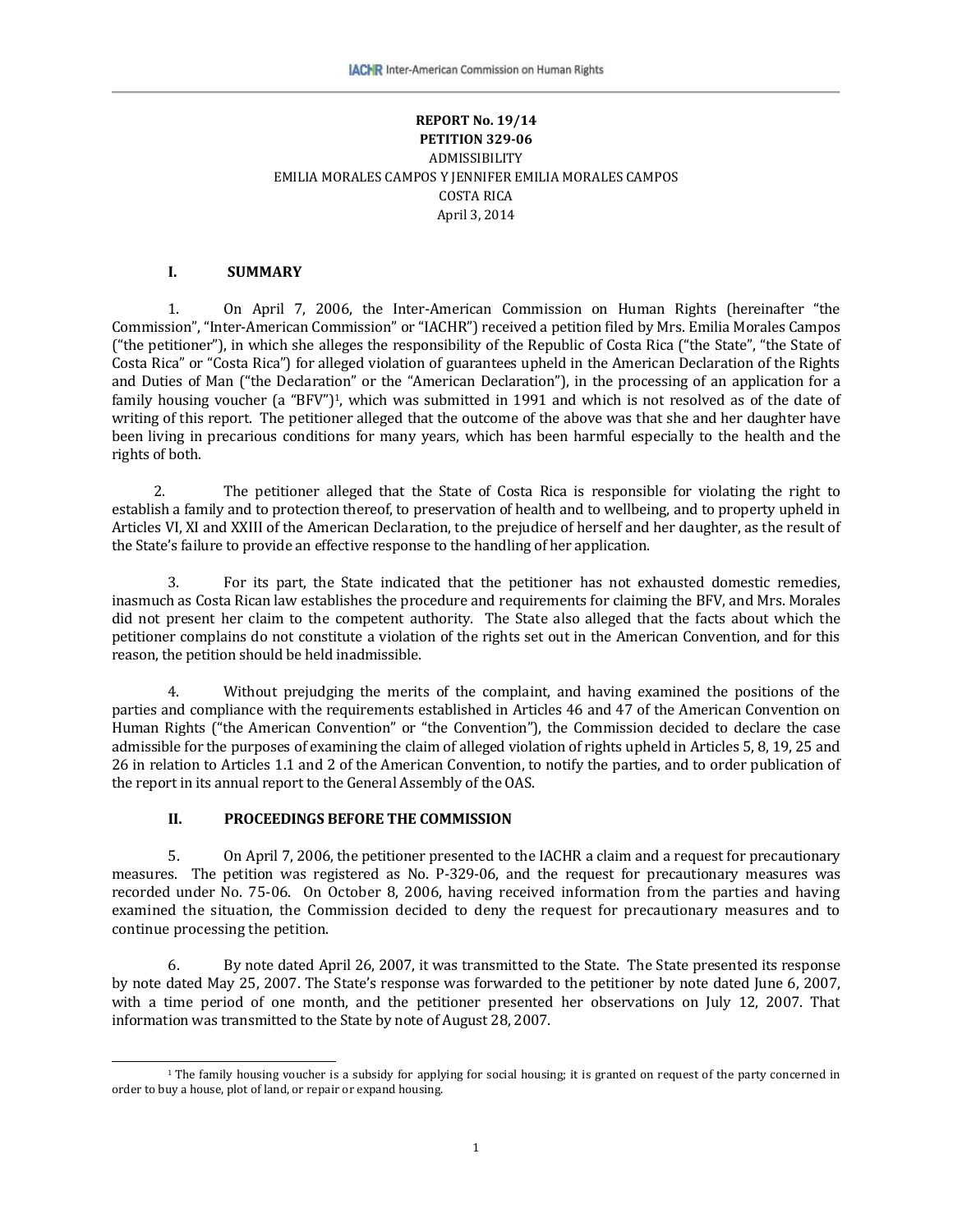7. The Commission received the State's observations on October 1, 2007, and by note dated October 30 of that year, transmitted them to the petitioner, and gave her a time period of one month in which to present her observations. The Commission received the petitioner's response on December 21, 2007, and transmitted it to the State by note of January 23, 2008, granting one month for observations, which were received on February 4, 2008. The State's observations were forwarded to the petitioner by note dated April 2, 2008.

8. The petitioner sent in additional information on August 6, 2008; this information was sent to the State by note of September 9, 2008, and the State was given one month in which to present its observations. The IACHR received the State's response on October 17, 2008. By note of November 11, 2008, the State's observations were transmitted to the petitioner, who was given one month in which to present her position, which she forwarded within the time limit and the Commission received her observations on December 1, 2008. On December 5, 2008, the Commission received additional information from the petitioner, which was forwarded to the State by note of December 19, 2008, advising of a one-month period in which to make its observations.

9. In 2009, the Commission received observations from the State on January 12 and July 10, and received additional information on August 6. The IACHR received observations from the petitioner on February 17, August 27 and October 7, and received additional information from the petitioner on April 17 and September 4. The Commission also received additional information from the petitioner on January 4 and 22, 2010, which was transmitted to the State on January 25, 2010.

10. On May 27, 2011, the Commission placed itself at the disposal of the parties with a view to reaching a friendly settlement of the matter, and granted them one month in which to state their interest in beginning such a procedure. On July 7, 2011, the IACHR received the State's response in which it indicated that it was a valuable opportunity to examine a possible friendly settlement, and asked the IACHR to request Mrs. Morales to provide a specific, up-to-date statement of her claim. That communication was transmitted to the petitioner by note of September 15, 2011 and she was granted one month in which to respond. To date, she has not indicated acceptance of that expression of interest.

# **III. POSITIONS OF THE PARTIES**

## **A. Petitioner**

11. The petitioner alleges that, since 1991, she has attempted to obtain a family housing voucher (BFV), first to buy a house, and then to make improvements to a property she received as a gift from private individuals, and that the State of Costa Rica has prevented her from having access to resources in order to obtain this benefit. The petitioner indicated that the house donated to her was in very poor condition, and represented a risk to her and her daughter, who at that time was eleven years old. The petitioner also states that she suffers from severe bronchial asthma, and that the condition of the house posed a risk to her health.

12. In her petition, the petitioner explains that between 1991 and 1997, she attempted to secure a BFV to buy a house, and contacted a number of authorities about it. However, the petitioner states that the authorities merely sent letters to the Ministry of Housing and Human Settlement ("MIVAH") and the National Housing and Urban Development Institute ("INVU") asking them to cooperate in processing the BFV, but that they had taken no action of any significance.

13. The petitioner alleges that on November 13, 1997, she and her daughter received a house as a gift from private individuals, which was 1.5 meters away from a stream. Because of the humidity and the erosion of the soil as a result of the water in the riverbed, the house was in an advanced state of deterioration and was unstable, representing a risk for her and her daughter, and aggravated her health, given that the conditions in the house were not appropriate for a person with asthma.

14. The petitioner states that, because of the above, she still needed to make improvements to the property, and therefore continued the process of obtaining the BFV. The petitioner states that the Engineering and Operations Bureau of the Municipality of Goicoechea made an inspection visit to the petitioner's property,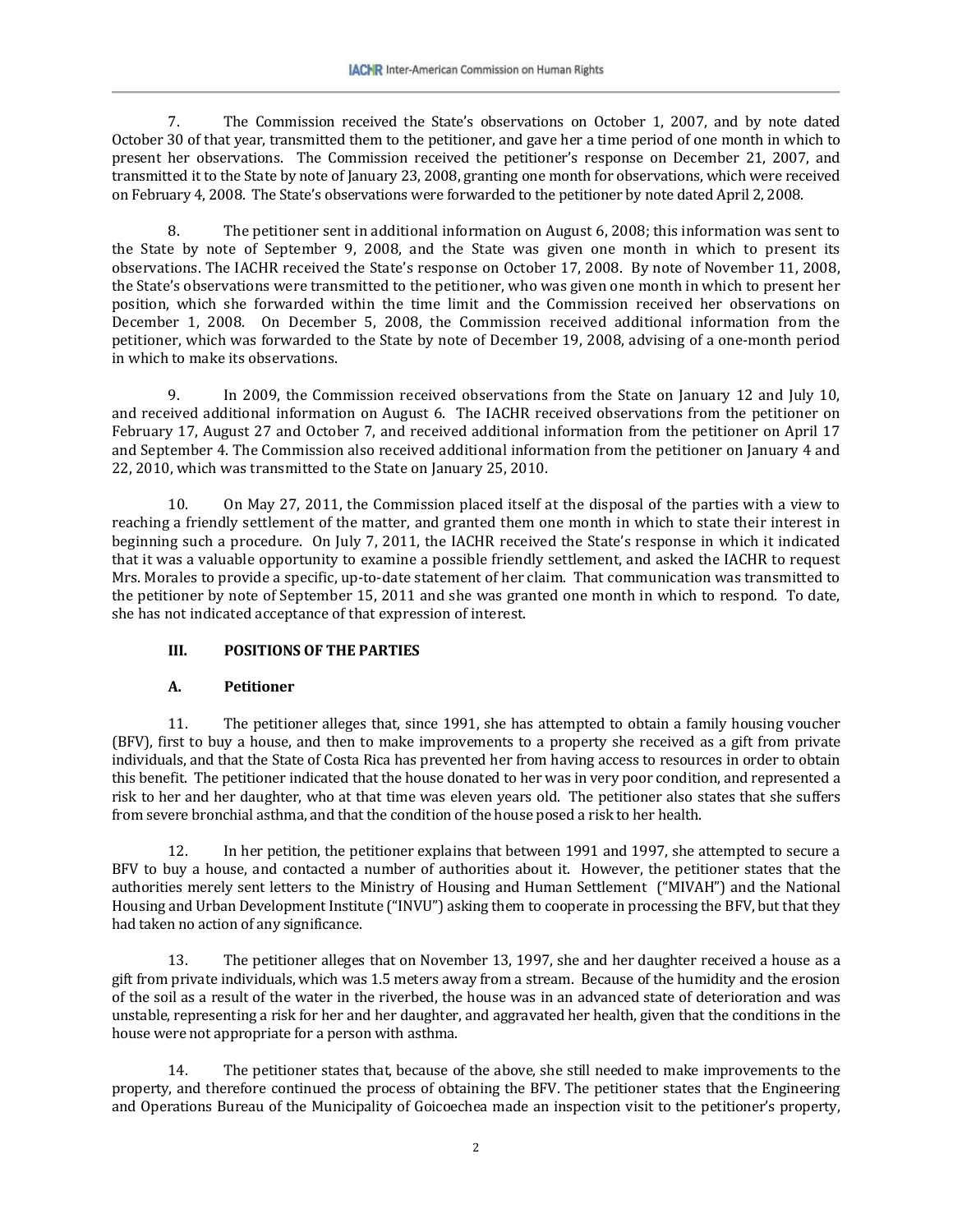and had written an opinion on August 13, 1997, ruling that Mrs. Morales should give up or sell the property in order to obtain a full housing voucher that would allow her to obtain a house elsewhere.

15. The petitioner alleges that on May 16, 1998, she filed a complaint with the Ombudsman [*Defensoría de los Habitantes*], since the house was on the point of falling down, her health was deteriorating day by day, she was a female head of household, was handicapped by severe asthma and her situation had not been resolved. She indicates that she had presented documents to a public cooperative called UNIVICOOP which lost them, as a result of which she received no reply. On June 1, 1998, the Head of the Office of Admissibility and Immediate Defense of Ombudsman's Office sent a communication to the UNIVICOOP cooperative; on June 11, the Assistant Manager of UNIVICOOP responded and said that, having examined the situation, he had corroborated that the petitioner and her daughter appeared as co-owners of the building, and that the next step was to file a "use and need" proceeding [of the property], because the girl appeared as the owner of the property; that would allow the Home Mortgage Bank ("*Banco Hipotecario de Vivienda*" or BANHVI) to set the limitations. He also said that the situation had been brought to the attention of the attorney who had drawn up the deeds to the house, so that he could move the process forward.

16. The petitioner alleges that she filed the use and need proceeding with the Family Court of the II Judicial Circuit of San José, which ruled on June 15, 1998 and authorized the petitioner to encumber the property in order to take out a mortgage loan with which to build a house. In so authorizing, the judge took into consideration a study of the building dated April 1, 1998, which established that Mrs. Morales' house was not safe and was not in proper condition for habitation by a family. The petitioner alleges that even though she made various efforts to continue with the application process, her situation has not been resolved, and that the process was conducted with many irregularities, including the loss of her file by the institutions and an unreasonable delay given the condition of the house, her state of health, and the risk to herself and her family of continuing under these circumstances.

17. Because of the foregoing, the petitioner filed an application for *amparo* with the Constitutional Chamber of the Supreme Court of Justice against BANHVI and UNIVICOOP. However, on May 5, 1998 the Court ruled that the application for *amparo* was without merit, that her application was really a complaint and that the court did not have jurisdiction over the case, since other administrative bodies were responsible for investigating and subsequently admonishing government authorities, and that she should therefore files her complaints before those institutions and state her disagreement, or else approach the Ombudsman.

18. Thus, the petitioner again requested the Ombudsman to help her continue with the BFV process. The documentation provided by the petitioner shows that the Ombudsman contacted the BAHNVI concerning the petitioner's application for the BFV, and was told that UNIVICOOP was no longer empowered to handle housing vouchers, and that her file had been transferred to the Housing Mutual Fund [*Mutual La Vivienda*]. The Ombudsman then contacted the Housing Mutual Fund, which advised that the procedure would be very slow because of the number of cases in the portfolio, and that the Housing Mutual Fund merely received documents to then give them to the BANHVI to proceed as appropriate.

19. On August 1, 2000, the Ombudsman issued a final report and recommendations, in which it found that the BANHVI had an obligation to monitor authorized entities, including the authority to intervene and monitor procedures in the handling of housing vouchers, and that it had the duty to keep the interested parties informed as to the progress of their applications; it was therefore improper that an application of this nature should be forgotten or set to one side when the case warranted the State's attention, particularly given that the applicant's health and socioeconomic conditions which, in and of themselves, limited her possibility of gaining her right to housing and thus to a dignified life. The Ombudsman recommended to UNIVICOOP that it inform her which entity had taken on her portfolio, so that the process could be completed. It also recommended to the BANHVI that it act diligently and rapidly in handling this file, that it make the necessary arrangements and coordinate with the authorized entity to avoid duplication of work and effort in handling the application.

20. The information attached to the petition shows that on March 21, 2001, the Ministry of Health again inspected the applicant's house and observed defects such as the unsafe condition caused by its structural weakness and deterioration and concluded that the house occupied by the petitioner did not conform to the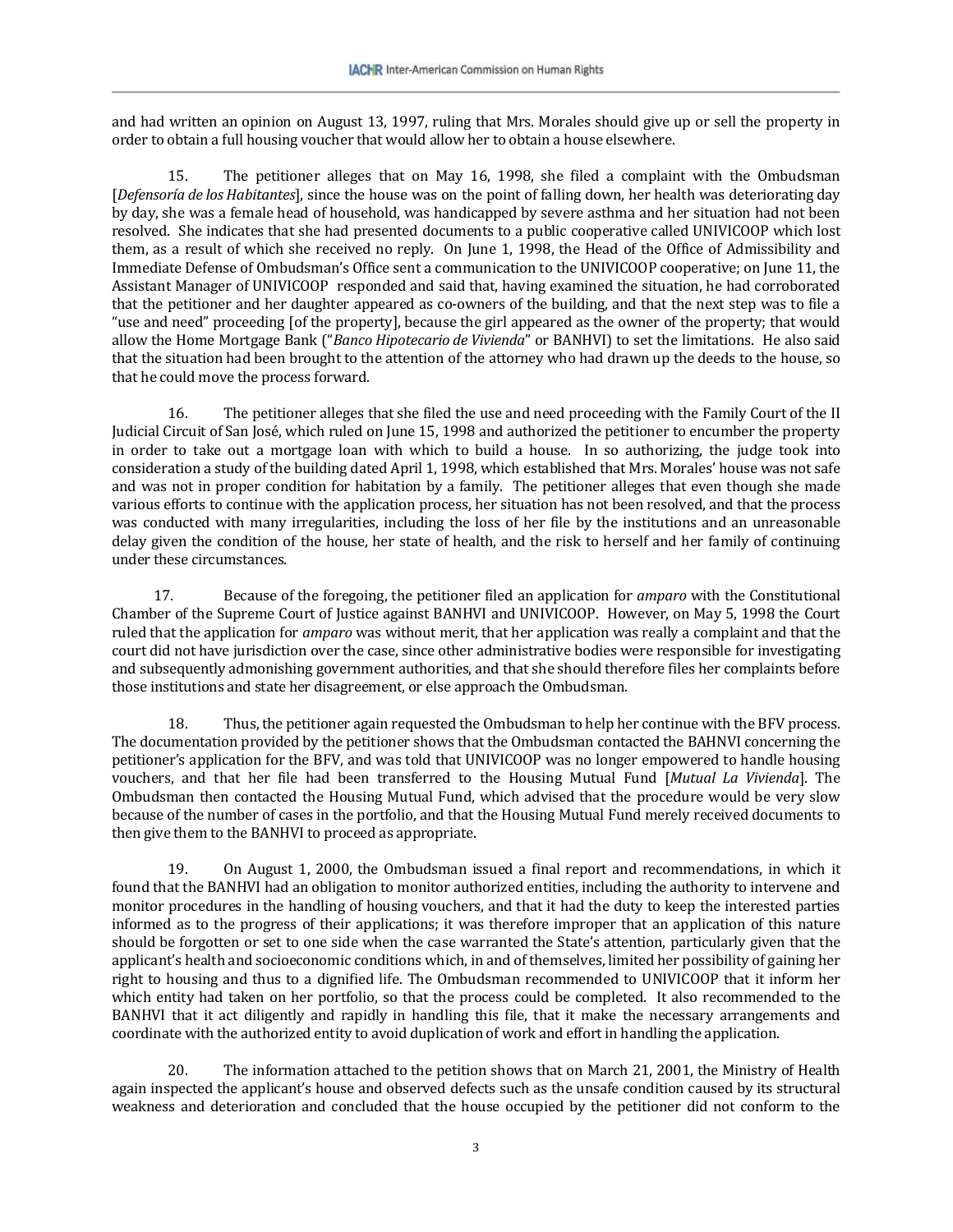Urban Code, and for that reason, the house was declared uninhabitable and was recommended for demolition. The Ministry of Health had recommended to the Health Area in the location that it cooperate with Mrs. Morales in working with the appropriate authorities for construction of a new house prior to issuing the demolition order.

21. The documentation provided by the petitioner also shows that the National Commission for Risk Prevention and Emergencies conducted another assessment of the property in February 2002, finding that the house was not safe because of its proximity to the El Tanque gully, and that the greatest risk to the house was flooding. This report indicated that all of this, together with the structural characteristics of the house, posed a serious risk to its inhabitants, and it asked the authorities of the Ministry of Health and of the Social Assistance Institute ("IMAS") to intervene, in the sense that the former should make a report declaring the property uninhabitable, and the latter should relocate the family as soon as possible. In April 2002, the petitioner received a letter from the IMAS saying it did not have a response to this problem.

22. The petitioner alleges that she sent an application to the BANHVI on May 21, 2002 for the Comprehensive Program for Very Low Income Costa Rican Families in Extreme Need, in which she stated that she was receiving a disability pension and that she was living with her fifteen year old daughter; she explained that she was in need; the fact that she had been trying for ten years to obtain a BFV, and that she had been ordered to leave her house because it had been declared uninhabitable by the Ministry of Health and the National Emergency Commission. She asked to be put on the list of the Program for Families. The petitioner also stated that on July 23 and September 21, 2002, she had again asked the Ombudsman for assistance in obtaining the benefit.

23. The information provided by the petitioner also shows that she sent a request for information to the Quality Audit Bureau of the MIVAH, and that in December 2003, she received a note from MIVAH indicating: "attached please find a list of the requirements that you should provide to the financial entity of your choice for the program for the purchase of existing housing, or purchase of land and construction"2. However, the note did not include any information about the status of her application.

24. The petitioner alleges that in January 2004, the National Commission on Risk Prevention had paid another visit to the petitioner's property, and issued a report stating that the risk situation and the inhabitants' lack of safety had worsened, as the result of considerably more erosion and washing away of the land. The Commission therefore requested that the IMAS, the INVU and the MIVAH provide their cooperation in the case.

25. The petitioner alleged that she sent letters to the Mayor of the Municipality of Goicoechea, and that he said, in May 2004, that the municipality could not help her, but that he would write to the INVU and to the IMAS recommending that they help her. The Mayor also informed her on June 3, 2004 that she was the beneficiary of a voucher from INVU and that she should present documentation in order to proceed with the process.

26. On June 26, 2005, the petitioner filed an application for *amparo* with the Constitutional Chamber of the Supreme Court of Justice, against IMAS and INVU for violating her right to dignified housing. According to the information provided by the petitioner, the response from IMAS was that it did not grant BFV benefits; that that responsibility lay with entities authorized by the National Housing Finance System. In its response to the application for *amparo*, the INVU alleged that on May 17, 2005, the BANHVI had ordered that no new cases should be received, in light of which, until such time as the BANHVI issued another directive, the INVU was unable to receive them, and that any exception had to be, in turn, authorized by the BANHVI. The INVU also alleged that Mrs. Morales had made no efforts with its offices to solve her housing problem and that it did not at that time have the means necessary to deal with her case.

27. The Constitutional Chamber issued its ruling on February 22, 2006, in which it stated:

 $\overline{a}$ 

<sup>2</sup> Note DAC o3-2119 of December 2, 2003 of the Ministry of Housing and Human Settlements.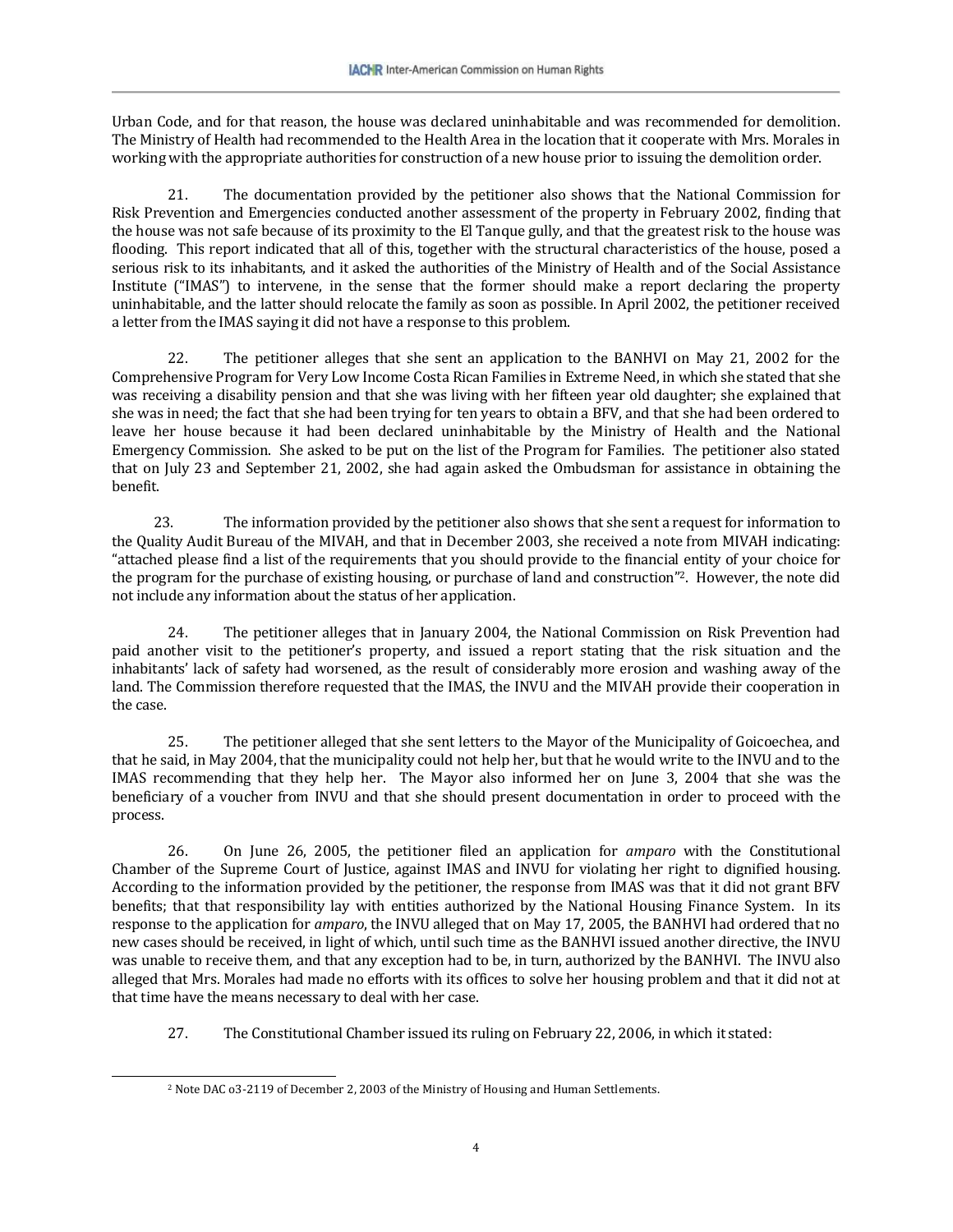Although Article 65 of the Political Constitution provides that the State "shall promote the construction of social housing", that does not mean that it must provide housing to all inhabitants. … [in the specific case], this appeal should be denied since no harm to the appellant's fundamental rights has been verified. Indeed, as stated above, although the Political Constitution establishes the State's obligation to promote the construction of public housing and a fair distribution of wealth, that is substantially different from an obligation to purchase land and give it to individuals who lack housing and to provide a direct solution to the housing problem: what in fact it entails is that given that State institutions are available to help solve the problem, access to them should be afforded to all individuals who meet the requirements, but that does not mean that a solution will be found for everyone who applies, because that will depend, *inter alia*, on the institution's budget, legal capacity, and on whether the applicant fully meets all the requirements. In the case of the appellant, the facts as we have determined them show that she did in fact have access to the State's mechanisms for finding a solution to her housing problem, and if it has not yet been resolved, it is because she has not presented all of the prerequisites, as noted also by the Ombudsman in its study of the case3.

28. The petitioner alleges that her application for a family housing voucher (BFV) has not been resolved and that the irregularities in the handling of her case can be seen not only in the absence of a result, but also in the disorganization of the administrative process. As an example of the above, she points out that, on November 25, 2008, she had been notified of legal collections proceedings resulting from an executive case against her that had been filed by the INVU on December 9, 2003, of which she was unaware until the date of this notification. When she asked in the INVU offices about the reason for this debt, they told her that a plot of land at site 15- B Finca CAPRI III had appeared in her name since 1993, and that she would have to pay the money even if she hadn't used it and, indeed, if the land was inhabited, she would have to assume the cost of a legal case to evict the individuals. The second option that had been proposed to her was that she relinquish the plot of land and let INVU be responsible for the eviction, and that they would give her another plot of land, but it was not certain that another plot was available at that time. That is to say, the petitioner had been assigned a plot of land since 1993, but she had not been notified of that, nor had the BFV voucher been processed so that she could build a new house.

29. The petitioner alleges that in addition to all the communications mentioned above, she went personally to these institutions, where they gave her wrong or contradictory information, in the sense that some officials told her that she qualified for the voucher and others assured her that that was not the case. In particular, regarding the INVU, the petitioner states that they refused on several occasions to receive documents that she was providing; told her that her disability pension was a very small amount and for that reason, she would not qualify for the voucher, and more recently, they had told her that she no longer qualified for the BFV because she now lives alone with her daughter and would have to wait until she was 65 to reapply for the voucher.

30. The petitioner further alleges that she has been prevented from realizing her right to dignified housing upheld in the Constitution, not only because of the procedural obstacles that she had encountered, but also because the requirements set by the INVU are impossible for her to meet. In addition, the fact her property was declared uninhabitable made it impossible for her to dispose of it. Finally the petitioner mentioned that she had had to pay for expert reports, opinions, attorneys, registrations, appraisals and in general, a large number of documents, many of which she had paid for out of loans, and that her situation has not been resolved.

31. In light of the foregoing, the petitioner considers that her rights to protection of the family, preservation of health and wellbeing, and property enshrined in Articles VI, XI and XXIII of the American Declaration have been violated.

#### **B. The State**

 $\overline{a}$ 

32. The State alleged that the facts set out by the petitioner were not a violation of rights protected in the American Convention pursuant to Article 47 b) thereof, and that the petition did not conform to the

<sup>3</sup> Res. No. 002619-2006 of the Constitutional Chamber of the Supreme Court of Justice of February 28, 2006.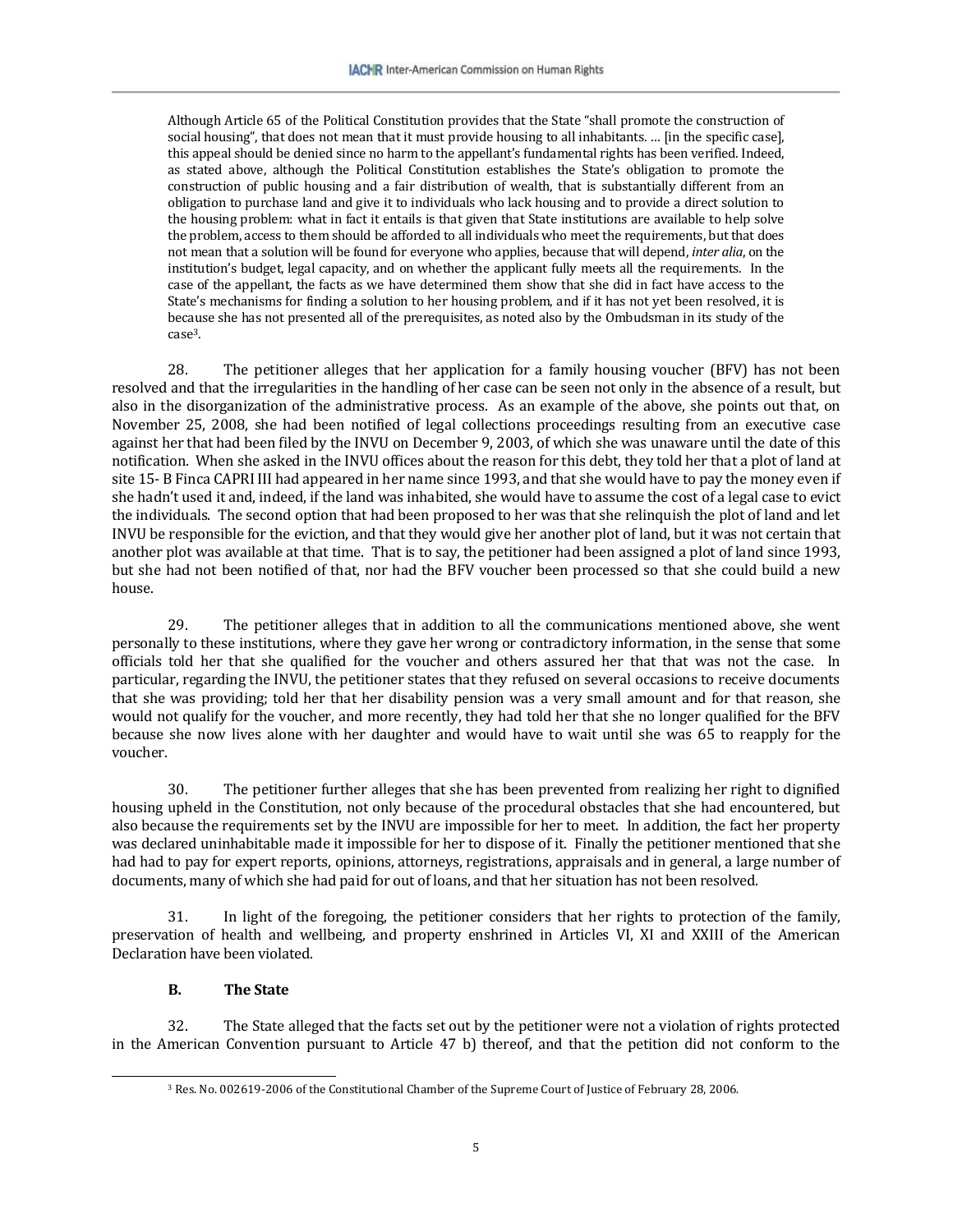provisions of Article 1 of the Statute of the IACHR and Article 27 of its Rules of Procedure and that therefore, the Commission lacks competence *ratione materiae*.

33. The State observed that the petitioner's desire to obtain housing tailored to certain conditions is one of the ideals of human rights, but that those objectives derive from program goals and are not rights, directly speaking, "but rather are potential rights, expectations that have been set out in the Political Constitution of Costa Rica (Article 65) but that are not expressly covered in the American Convention on Human Rights or in the Declaration of the Rights and Duties of Man, and therefore, for the State, the justiciability of those expectations in international fora is questionable".

34. The State also alleged that the petition should be ruled inadmissible on the grounds of failure to exhaust [domestic] remedies, inasmuch as the petitioner did not go to the direct, immediate mechanism designed to resolve her situation, namely, go to the authorized institutions, particularly to the INVU, which is the institution responsible for housing relocation, to apply for her housing process and provide the prerequisites required by law.

35. According to the State, Costa Rica has committed to implementing social actions that enable the Costa Rican population to have access to dignified housing; this is done by means of subsidies and lending programs designed to ensure that the poorest classes may obtain financing at a low monthly cost to enable them to meet their financial obligations and provide for their basic needs. According to the State of Costa Rica, the BANHVI is the entity of the National Housing Finance System ("SFNV") that provides financing for the poor, whose low incomes mean that they need government support to obtain housing; it is the body responsible for authorizing public and private entities to manage matters related to the BFV. The State noted that the BANHVI is not the institution responsible for granting or denying the housing benefit, but rather, it is responsible for monitoring the institutions that are authorized to process the vouchers, and for promoting housing development, expansion and improvement programs on preferential lending terms.

36. In its observations, the State also mentioned that UNIVICOOP initially had the responsibility of handling BFV applications, but that it was taken over because of financial problems and the petitioner's case was transferred to the Home Mutual Fund [*Mutual La Vivienda*]. The State indicated that Mrs. Morales had never complied with the essential prerequisites, such as indicating a plot of land for construction, or a house that had already been built and that could be purchased by the State for donation, so that the process in the Home Mutual Fund could be completed.

37. The State added that, in the petitioner's situation, given that her house was declared uninhabitable in 2001, the INVU would be the entity responsible for rehousing the petitioner, subject to her complying with certain requirements. The State alleges that Law No. 1788 of 1954 authorized the INVU to deal, insofar as possible, with the problem of rehousing persons displaced from the slums when that law was applied, but that such action by the INVU is not unofficial but rather requires the presentation of the formal application requirements.

38. The State indicated that the petitioner is entitled to access the system, whether to buy a house or a plot of land, or to repair or expand her housing; but that in order to do so, she must file an application that meets the formal requirements, and submit it for evaluation to the loan analysts in the financial entities to determine her eligibility. The State added that "the procedure is extremely simple and interested persons should not have to pay any money beyond the building experts, inspections and qualifications needed to complete the process"4. However, the State affirmed that the INVU does not have an application from Mrs. Morales, even though some institutions had counseled her to approach any of the entities authorized by the BANHVI. The State indicated that pursuant to the ruling of the Constitutional Chamber of the Supreme Court of Justice, Mrs. Morales had in fact had access to the government mechanisms for finding a solution to her housing problem, and that if her situation had not yet been resolved, it is because the petitioner had not presented all of the prerequisites required of all persons interested in obtaining the benefit.

 $\overline{a}$ 

<sup>4</sup> The State's response to the petition, DJO- 253-07, received by the IACHR on May 29, 2007.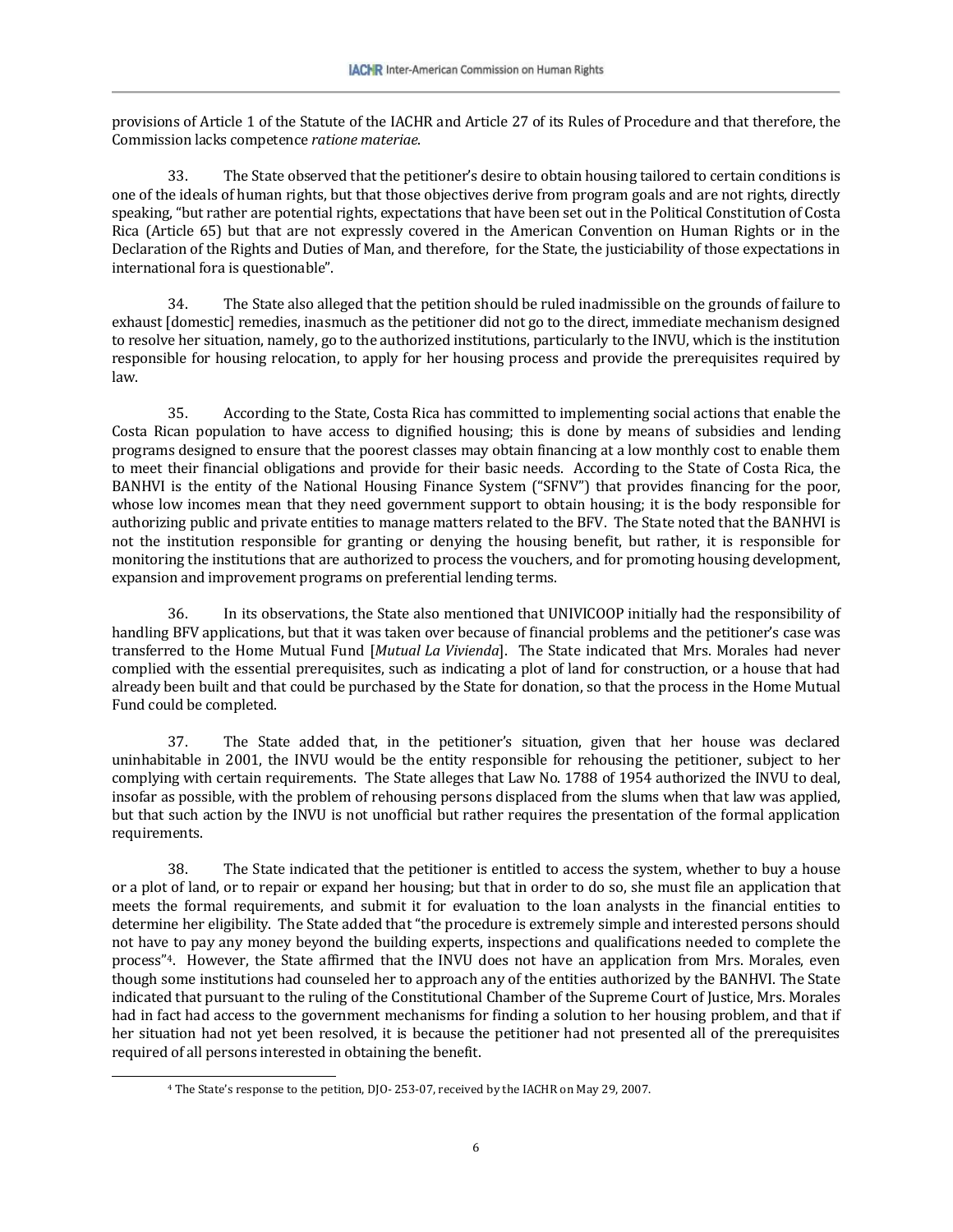39. The State observed that the inter-American human rights system is subsidiary in nature, and that the petition should not be heard inasmuch as the State has not yet had the possibility of de safeguarding the petitioner's situation since "she has not done her part in exercising her right, not to dignified housing exclusively by the State, but to accessing the mechanisms provided by the State to facilitate her obtaining dignified housing."

40. For the foregoing considerations, the State of Costa Rica requested the Inter-American Commission to declare the petition inadmissible because it does not comply with the requirements for admissibility under Articles 47 b) and 46 a) of the Convention and Articles 27, 30 and 31 of the Rules of Procedure of the IACHR.

## **IV. ANALYSIS OF ADMISSIBILITY AND COMPETENCE**

## **A. Competence**

41. The petition identifies as the alleged victims individuals for whom the State of Costa Rica undertook to respect and ensure the rights enshrined in the American Convention. The petitioner is entitled under Article 44 of the American Convention to lodge petitions before the Commission. Costa Rica has been a Party to the American Convention since April 8, 1970, the date on which it deposited its instrument of ratification. Therefore, the Commission is competent *ratione personae* to examine the petition.

42. The Commission is competent *ratione materiae*, given that the petition claims possible violations of human rights protected by the American Convention. As to the alleged violation of Articles VI, XI and XXIII of the American Declaration, the Commission observes that the rights that the State pledged to preserve as Party to the OAS Charter are those stipulated in the American Declaration, which is the source of international obligations. However, the State of Costa Rica ratified the American Convention on April 8, 1970 and therefore, as of that date, that instrument became its principal source of legal obligations. Bearing in mind that the rights claimed by the petitioners are found in the Convention, the analysis of the merits of the present case will center on the American Convention.

43. Without prejudice to the analysis of whether the State of Costa Rica incurred international responsibility under the American Convention, the IACHR may take into consideration other instruments that form part of the *corpus juris* in the area of the rights of children and adolescents as regards the situation of Jennifer Emilia Morales Campos.

44. The events that allegedly impacted on Emilia Morales Campo and Jennifer Emilia Morales Campo occurred starting in 1991 and continue to the present day; the competence of the Inter-American Commission on Human Rights was in effect at the time of those acts. In consequence, the Commission is competent *ratione temporis* with respect to the claims presented by the petitioner.

45. Lastly, given the fact that the petition alleges violations of rights protected under the American Convention that took place in the territory of Costa Rica, a member state of the OAS, the Commission concludes that it is competent *ratione loci* to hear the matter.

## **B. Admissibility requirements**

# **1. Exhaustion of domestic remedies**

46. Article 46.1.a of the American Convention provides that in order for a petition to be lodged with the Inter-American Commission pursuant to Article 44 of the Convention, domestic remedies must have been pursued and exhausted in accordance with generally recognized principles of international law. The purpose of this requirement is to allow the national authorities to take cognizance of the alleged violation of a protected right and, if appropriate, to have the opportunity to resolve it before it is heard by an international body.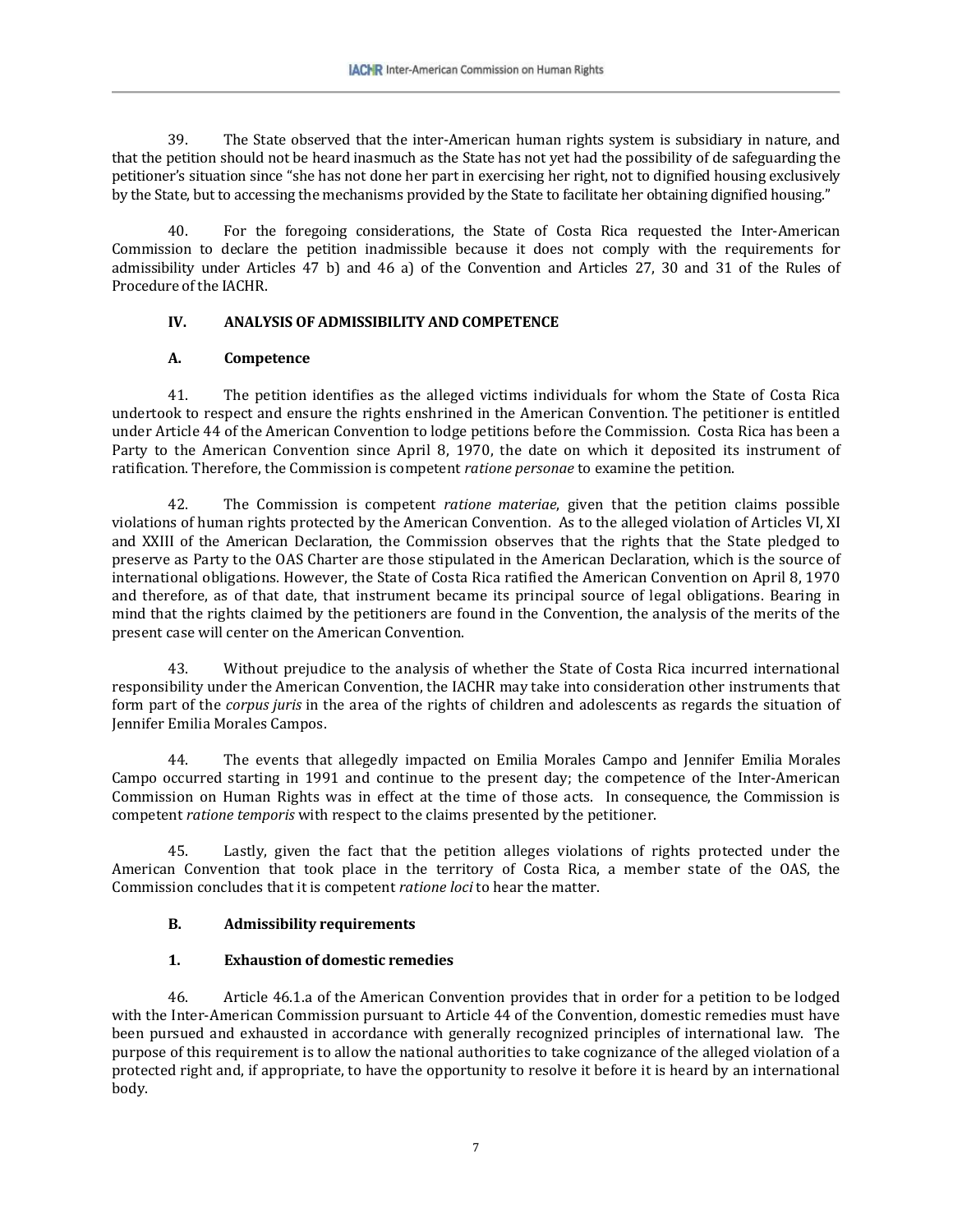47. Article 46.2 of the same instrument sets out the exceptions to the general principle of exhaustion of domestic remedies, namely: a) the domestic legislation of the state concerned does not afford due process of law for the protection of the right or rights that have allegedly been violated; b) the party alleging violation of his rights has been denied access to the remedies under domestic law or has been prevented from exhausting them; or c) there has been unwarranted delay in rendering a final judgment under the aforementioned remedies.

48. In the present case, the State alleges that the petitioner did not exhaust domestic remedies because she did not present the application for the Family Housing Voucher to the INVU, nor did she comply with the other requirements established in Costa Rican law. For her part, the petitioner alleges that she had presented all of the documents and had, over twelve years, gone to many bodies, including filing two legal cases, and that none of the procedures had been effective.

49. The Commission observes that the petitioner has reported this alleged situation to various administrative authorities since 1991, among which the MINVAH, el INVU, UNIVICOOP, the Home Mutual Fund, the Ombudsman, the BANHVI, the Municipality of Goicoechea, the National Commission for Risk Prevention and Emergencies, the IMAS and the Ministry of Health. She has also reported the alleged facts to court authorities, filing proceedings of usefulness and need with the Family Court in 1998 and via two applications for protection on constitutional grounds (*amparo*), one filed on May 5, 1998 and the other filed on July 26, 2005, respectively. The latter application was dismissed by the Constitutional Chamber of the Supreme Court of Justice on February 22, 2006. Furthermore, on various occasions she resorted to the Office of the Human Rights Ombudsman, a body that recognized the existing risk and the absence of a timely response and coordination by the authorities.

50. IACHR observes that none of these proceedings have resulted in the coordination of authorities so as to provide a timely solution to her situation. On the basis of the review above, the IACHR concludes that, although there are elements indicating that there were remedies available to address the situation of Mrs. Morales, in practice these were not accessible to her and that, despite all the authorities who have intervened throughout 22 years of proceedings, including the Executive President of INVU, the matter has not been resolved. In light of the foregoing, the IACHR concludes that the exception contained in Article 46 (2) b of the American Convention applies.

# **2. Timeliness of the petition**

51. Since one of the exceptions provided for in Article 46.2 applies, the requirement in Article 46.1.b is not applicable in this matter. The petition was presented in April 2006, after the Constitutional Chamber of the Supreme Court of Justice had ruled on the last application for *amparo* presented by the petitioner in February of that year. According to the information presented, the alleged victims are still living in the same place. The Inter-American Commission deems that the petition was filed within a reasonable time, in the terms of Article 32 of its Rules of Procedure.

## **3. Duplication and** *Res Judicata*

52. Nothing in the case file indicates that the subject of the petition is pending decision in another international settlement proceeding, or that it duplicates a petition already examined by this or any other international body. Therefore, the requirements of Articles 46.1.c and 47.d of the Convention have been met.

# **4. Characterization of the alleged facts**

53. The Commission considers that at this stage in the proceedings, it is not pertinent for it to decide whether or not the alleged violations took place or not to the prejudice of the alleged victims. For purposes of admissibility, the IACHR must at this time decide only whether the petition states facts that, if proven could tend to establish a violation, as provided in Article 47.b of the American Convention, and whether the petition is "manifestly groundless" or "obviously out of order," in accordance with paragraph (c) of the same Article. The standard for evaluating these requirements is different from the one used to judge the merits of a complaint. The IACHR must undertake a prima facie evaluation to determine whether the complaint gives grounds for an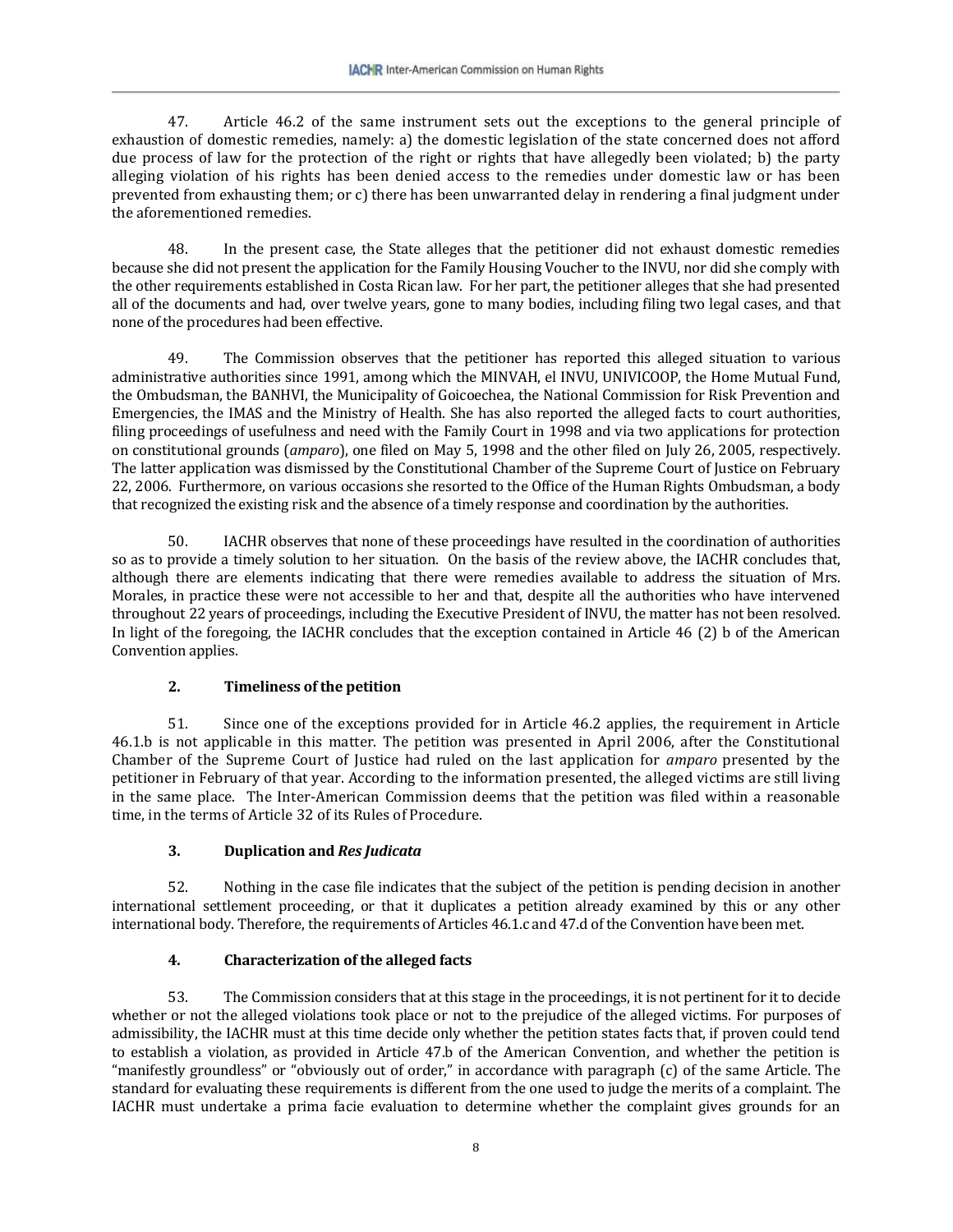apparent or potential violation of a right protected by the American Convention, but not whether such a violation occurred.*<sup>5</sup>*

54. Neither the American Convention nor the Rules of Procedure of the IACHR require petitioners to identify the specific rights allegedly violated by the State in matters submitted to the Commission, even though the petitioners may do so. However, it is the duty of the Commission, in following the System's legal precedents, to determine in its admissibility reports, which provision of relevant Inter-American instruments is applicable and could be concluded to have been violated, should the alleged facts be proven by means of sufficient evidence.

55. The petitioner claims alleged violation of her right to protection of the family, preservation of health and wellbeing, and property, on account of the ineffectiveness of the administrative procedures to ensure access to dignified housing. The State alleged that the facts as stated do not constitute a violation of the guarantees in the Convention since the petitioner's "desire to obtain housing tailored to certain conditions is related to program goals that do not constitute rights set forth in the American Convention or in the Declaration of the Rights and Duties of Man."

56. The Commission observes that the petitioner alleges that she has not been given an effective response from the authorities to her application for a Family Housing Voucher for 22 years. Here, the IACHR observes that a number of United Nations bodies have stressed the need to speed up procedures in the area of access to economic, social or cultural rights, and have stressed that they should be resolved as quickly as possible, with the maximum resources available*6*. With regard to administrative processes, particularly in the case of children, the Committee on the Rights of the Child has said that States should assess the child's best interests, which should be a primary consideration in administrative or judicial proceedings that directly or indirectly affect the child, including measures related to living conditions and housing*7*, with particular attention paid to marginalized and underprivileged children in order to give priority to them*8*. The petitioner's allegations could therefore be characterized as a violation of Articles 8 and 25 in relation to Articles 19, 1.1 and 2 of the American Convention. At the merits stage, the IACHR will also examine possible violation of Article 26 of the Convention.

57. In addition, the Commission finds that the allegations about the health condition of both Emilia Morales Campos and Jennifer Morales Campos that were adversely affected by the poor condition of the house could constitute alleged violations of the rights to personal integrity and the special protection of children upheld in the Convention, namely in Articles 5 and 19 of the American Convention.

58. Having seen the points of fact and of law presented by the parties, and the nature of the matter before it, the Commission finds that the petitioner's allegations, if proven, could be characterized as violations of the rights protected in Articles 5, 8, 19, 25 and 26 in relation to Articles 1.1 and 2 of the American Convention to the prejudice of Emilia Morales Campos and her daughter Jennifer Emilia Morales Campos. The Commission will also examine the alleged facts in light of Article 19 of the American Convention, specifically in regard to the States' special duty to protect pursuant to the principle of the primary interests of the child and the *corpus juris* in the matter of the rights of children and adolescents.

 $\overline{\phantom{a}}$ 

<sup>5</sup> See IACHR, Report No. 128/01, Case 12.367, *Mauricio Herrera Ulloa and Fernán Vargas Rohrmoser of "La Nación" Newspaper* (Costa Rica), December 3, 2001, para. 50; Report No. 4/04, Petition 12.324, *Rubén Luis Godoy* (Argentina).

<sup>6</sup> Report of the Special Rapporteur on adequate housing as a component of the right to an adequate standard of living, Doc. A/67/286 of 10 August 2012, paras. 17-18 and 47. See also United Nations Special Rapporteur on extreme poverty and human rights, Doc A/67/278 of 9 August 2012.

<sup>7</sup> Committee on the Rights of the Child, General Comment No. 14, The right of the child to have his or her best interests taken as a primary consideration (Art. 3, para. 1). Doc. CRC/C/GC/14 of May 29, 2013, paras. 13, 14, 19 and 30.

<sup>8</sup> Committee on the Rights of the Child, General Comment No. 5, General measures of implementation of the Convention on the Rights of the Child (arts. 4, 42 and 44, para. 6). Doc. CRC/GC/2003/05 of November 27, 2005, paras. 8, 30 and 37.